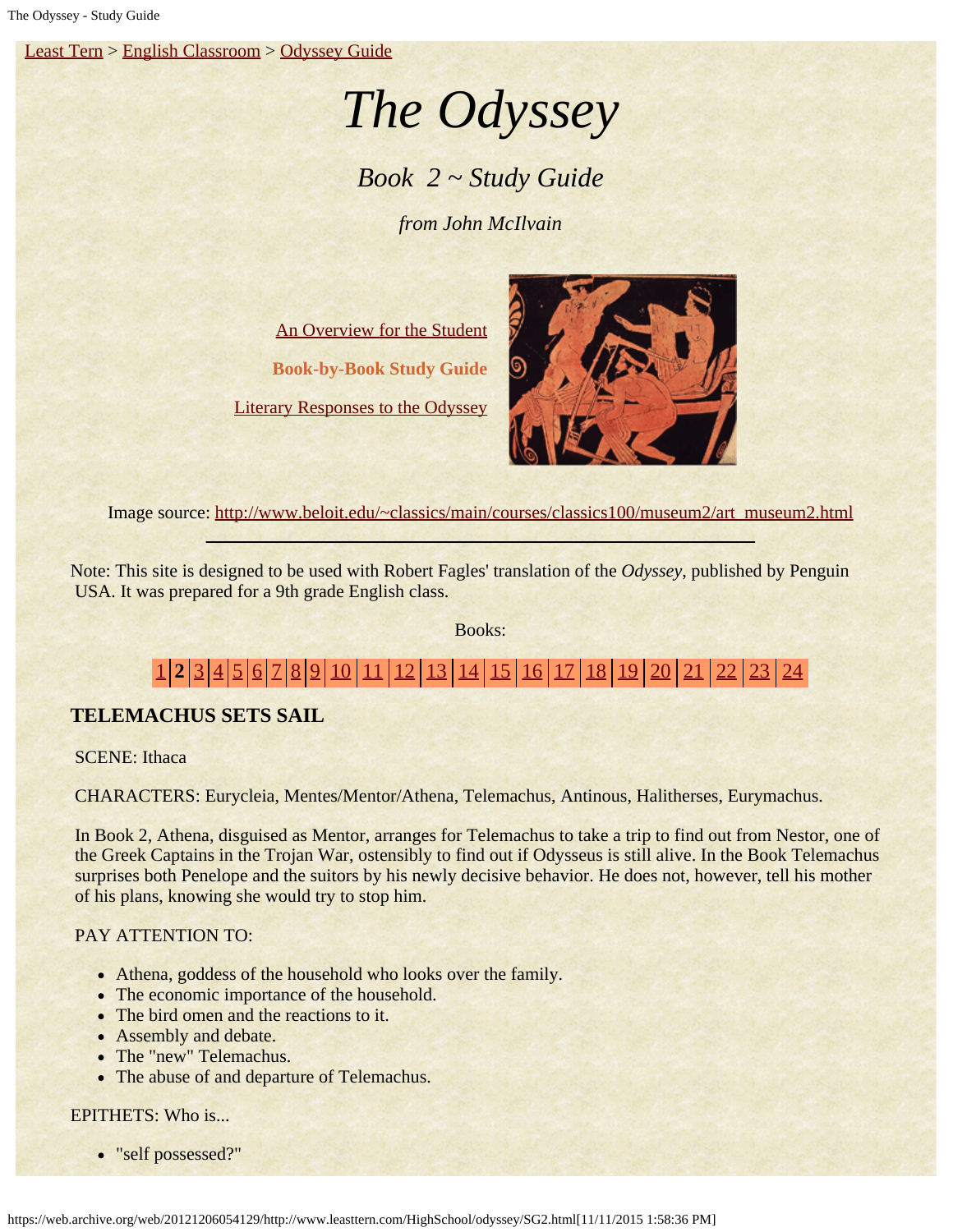- "Daughter of Zeus?"
- What has "rose red fingers?"

#### QUESTIONS:

- 1. What is the suitor's attitude towards Penelope's reluctance to choose one of them?
- 2. Why do they think it is their right to "demand" that she choose?
- 3. What are the two different interpretations of the omen?
- 4. How does Telemachus respond to the position put forward by Antinous?

## QUOTES TO REMEMBER:

| "You should be ashamed yourselves,<br>mortified in the face of neighbors living<br>round about!<br>Fear the god's wrath – before they wheel in<br>outrage<br>make these crimes of yours recoil on your                                                                                                                                                                                                                                                                                                                                                             | (69)  |
|--------------------------------------------------------------------------------------------------------------------------------------------------------------------------------------------------------------------------------------------------------------------------------------------------------------------------------------------------------------------------------------------------------------------------------------------------------------------------------------------------------------------------------------------------------------------|-------|
| heads."<br>"So by day she'd weave at her great and<br>growing $web -$<br>by night, by the light of torches placed<br>beside her,<br>she would unravel all she's done. Three<br>whole years<br>she deceived us, seduced us with this<br>scheme."                                                                                                                                                                                                                                                                                                                    | (114) |
| "Not one could equal Penelope for intrigue<br>but in this case she intrigues beyond all<br>limits."                                                                                                                                                                                                                                                                                                                                                                                                                                                                | (134) |
| And to seal his prayer, farseeing Zeus sent<br>down a sign.<br>He launched two eagles soaring high from a<br>mountain ridge<br>and down they glided, borne on the wings<br>draft a moment,<br>wing to wingtip, pinions straining taut till<br>just<br>above the assembly's throbbing hum they<br>whirled,<br>suddenly, wings thrashing, wild onslaught<br>of wings<br>and banking down at the crowd's heads - a<br>glaring, fatal sign -<br>talons slashing each other, tearing cheeks<br>and throats<br>they swooped away on the right through<br>homes and city. | (164) |
| "Telemachus,<br>you'll lack neither courage nor sense from                                                                                                                                                                                                                                                                                                                                                                                                                                                                                                         | (302) |
| this day on,<br>not if your father's spirit courses through                                                                                                                                                                                                                                                                                                                                                                                                                                                                                                        |       |